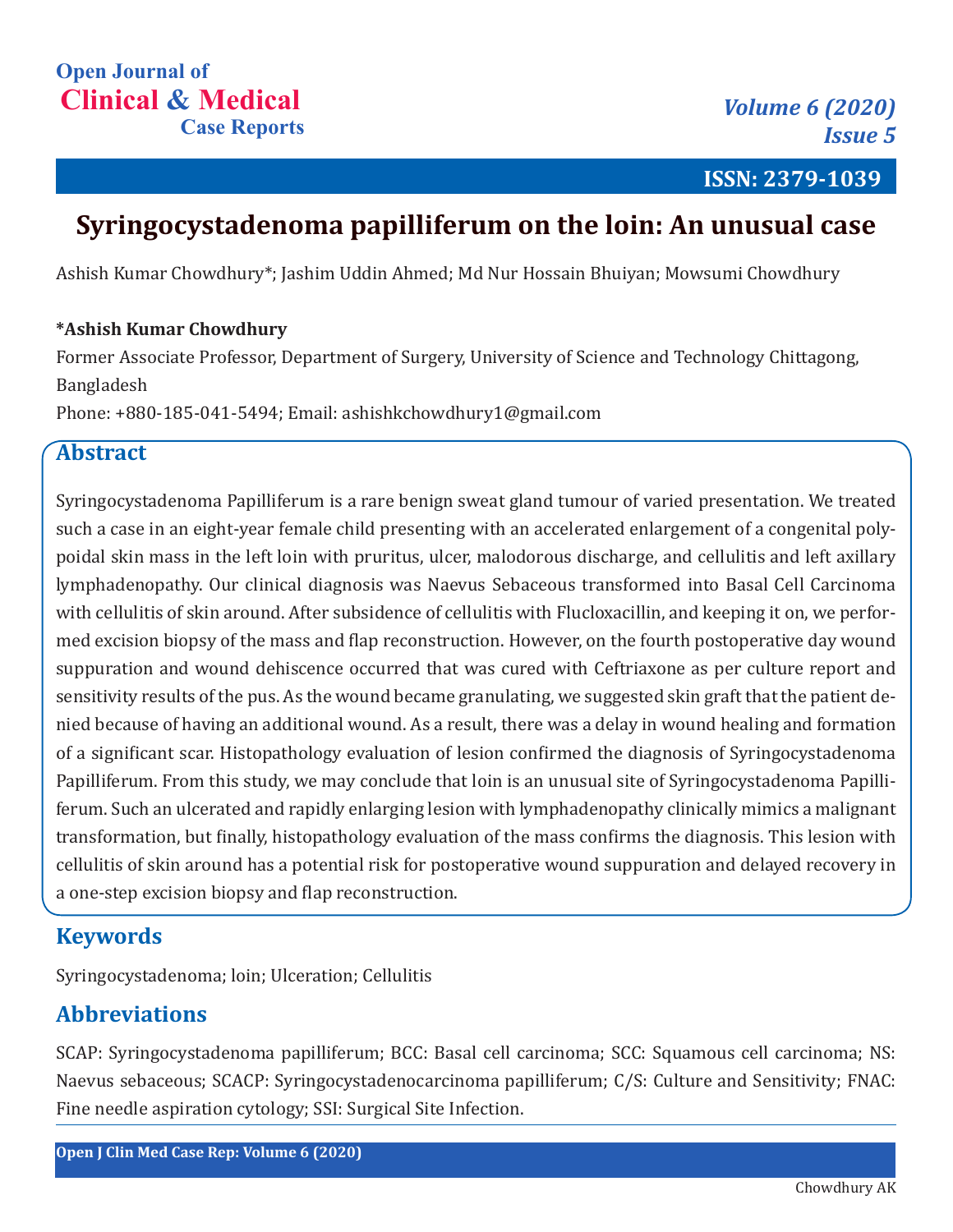# **Introduction**

Syringocystadenoma Papilliferum (SCAP) is a benign growth of the sweat gland of unknown aetiology and unexplained prevalence [1]. Fifty per cent of it is present at birth. It mostly appears de novo as a solitary nodule, nodular plaque, linear nodule, and polypoidal skin mass, and rarely in association with Basal Cell Carcinoma (BCC), Squamous Cell Carcinoma (SCC) and Naevus Sebaceous (NS) [2-4]. It has a potential risk of transforming into SCC, BCC and Syringocystadenocarcinoma Papilliferum (SCACP). So, an early excision biopsy is necessary [1-4]. It is usually asymptomatic though some patients complain of pain and pruritus [3,5]. An accelerated growth, pain, ulcer, pruritus and lymphadenopathy make suspicion of malignant transformation, and histopathology evaluation confirms the diagnosis [4,5]. It arises commonly in head and neck (70%), thigh, trunk, eyelid, cervix, Mons pubis and ear lobules are infrequent sites [2,4,5]. There is no example of SCAP on the loin in the literature. We presented here such a case with useful clinical information.

## **Case Report**

A Bangladeshi mother attended us with her eight-year daughter having a congenital polypoidal skin lesion on left loin showing an accelerated enlargement, ulceration, discharge and erythema of skin around, pain, and difficulty in lying on the back. None of her family members suffered from a similar disease.

During the examination, her body weight was 20 kg, pulse 90 beats/m and body temperature  $100^{\circ}$ F. There was a mildly tender polypoidal skin lesion on the left loin, measuring 5cm x 2cm x 2cm with malodorous discharge, and ulcer with overlying crusting and erythema of skin around (Figure 1a & 1b). Examination of axilla revealed a small tender, mobile lymph node to the left side. All other systems appeared normal. We suspected it for a naevus sebaceous transformed into Basal Cell Carcinoma.



**Figure 1:** (a,b) The photographs demonstrating a polypoidal skin lesion in the loin with ulcers and crust and marking for excision and flap reconstruction.

The routine investigations were normal. We prescribed oral Flucloxacillin (125 mg four times a day) for seven days that cured cellulitis and fever. Keeping Flucloxacillin on, according to the demand of the patient and her parents for early removal of the mass, we excised it deep at the subcutaneous level and performed flap reconstruction. Histopathology evaluation showed cystic invagination extending into the dermis and composed of papillary projections lined by double layers of columnar epithelium with actual decapitation of secretion and dense lymphoplasmacytoid stromal infiltration (Figures 2a,2b,2c & 2d). The excision margin was free of tumour. The diagnosis was SCAP.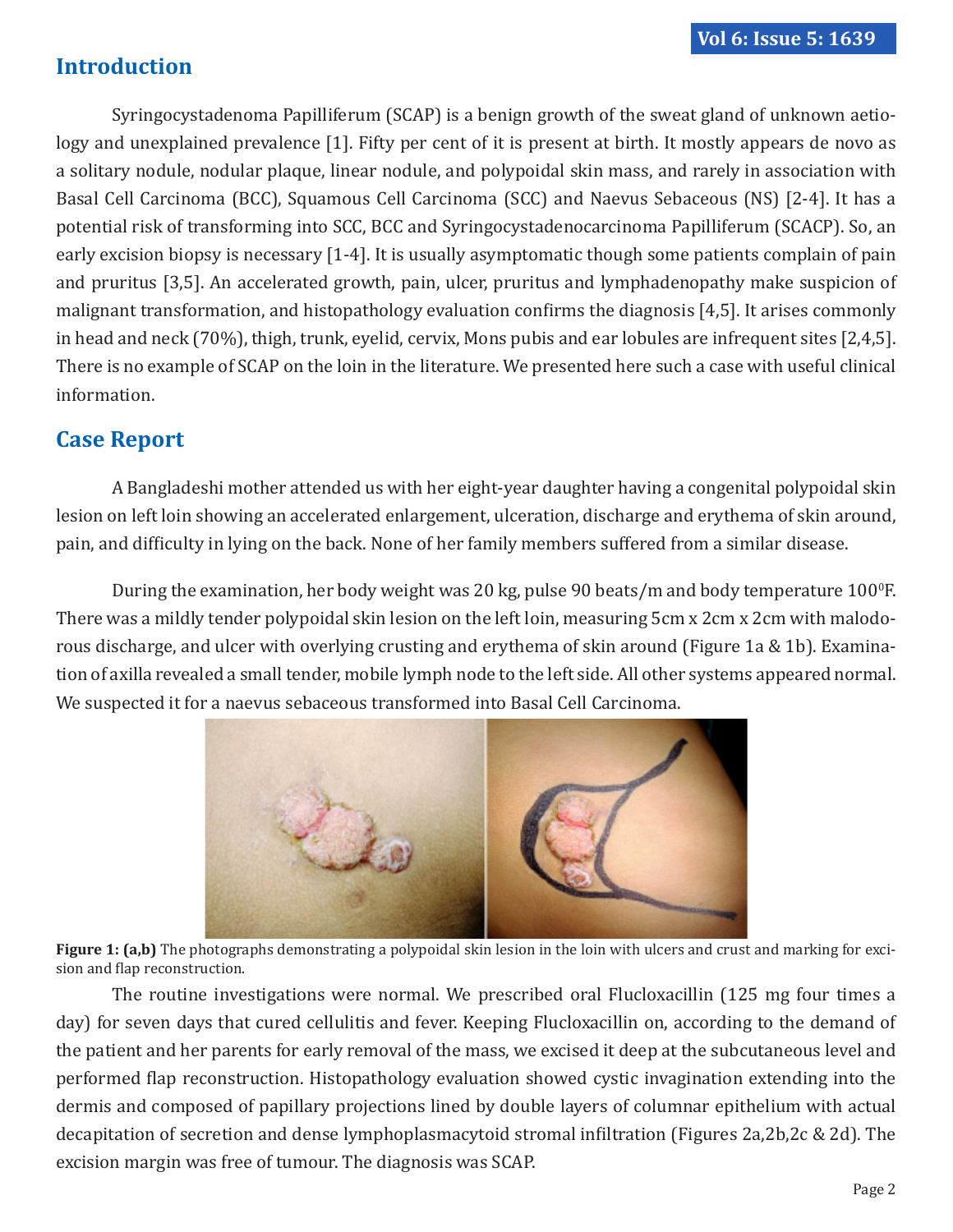

**Figure 2: (a,b,c,d)** Histological images of the tumour (Haematoxylin and eosin stain) showing cystic invagination extending into the dermis and composed of papillary projections and a dense lymphoplasmacytoid stromal infiltration.

On the fourth postoperative day, we detected wound suppuration and dehiscence. To know more about the bacterial growth, we performed culture and sensitivity (C/S) that showed Staphylococcus aureus highly sensitive to Ceftriaxone. With Ceftriaxone (50 mg/kg/day in a 12 hourly doses for seven days) suppuration and lymphadenopathy subsided, and the wound became granulating. We suggested skin graft, but the patient denied. As a result, there was a delay in healing and formation of a big scar (Figure 3a & 3b). Follow-up at six months showed no recurrence.



**Figure 2: (a,b)** Photographs showing healing wounds with evidence of flap reconstruction failure.

## **Discussion**

Stokes first described SCAP in 1917. Review of literature showed that there are three hundred case reports until today [6]. Therefore, this is a unique example. The exact histogenesis of the disease is unclear. However, there is a suggestion of pluripotent stem cells [6]. Usually, it is asymptomatic, and perhaps, for this reason, the patient attends late for treatment. Diagnosis of clinical examination is difficult because of the varied presentation. Naevus Sebaceous, Hidradenoma Papilliferum, Papillary Eccrine Adenoma, and Warty Dyskeratosis are common differential diagnoses. Sometimes it presents with rapid enlargement, ulcers, discharge, pruritus and lymphadenopathy mimic a BCC or SCC. Histopathology evaluation is necessary to confirm the diagnosis and present case is a good example. As it has a potential risk of transforming to SCACP or SCC or BCC, early treatment is necessary. Comprehensive excision biopsy and flap reconstruction is the standard treatment [7-10]. Excision and flap reconstruction is usually a one-step procedure. However, there are examples of two-steps operation in suspicion of incomplete excision [11]. In this procedure, step-1 is the excision biopsy and step-2 is the flap reconstruction after confirmation of disease-free margin by histopathology evaluation [11]. In our case, we performed a one-step operation where postoperative wound infection occurred, and we think that it is related to preoperative infection of the lesion. In litera-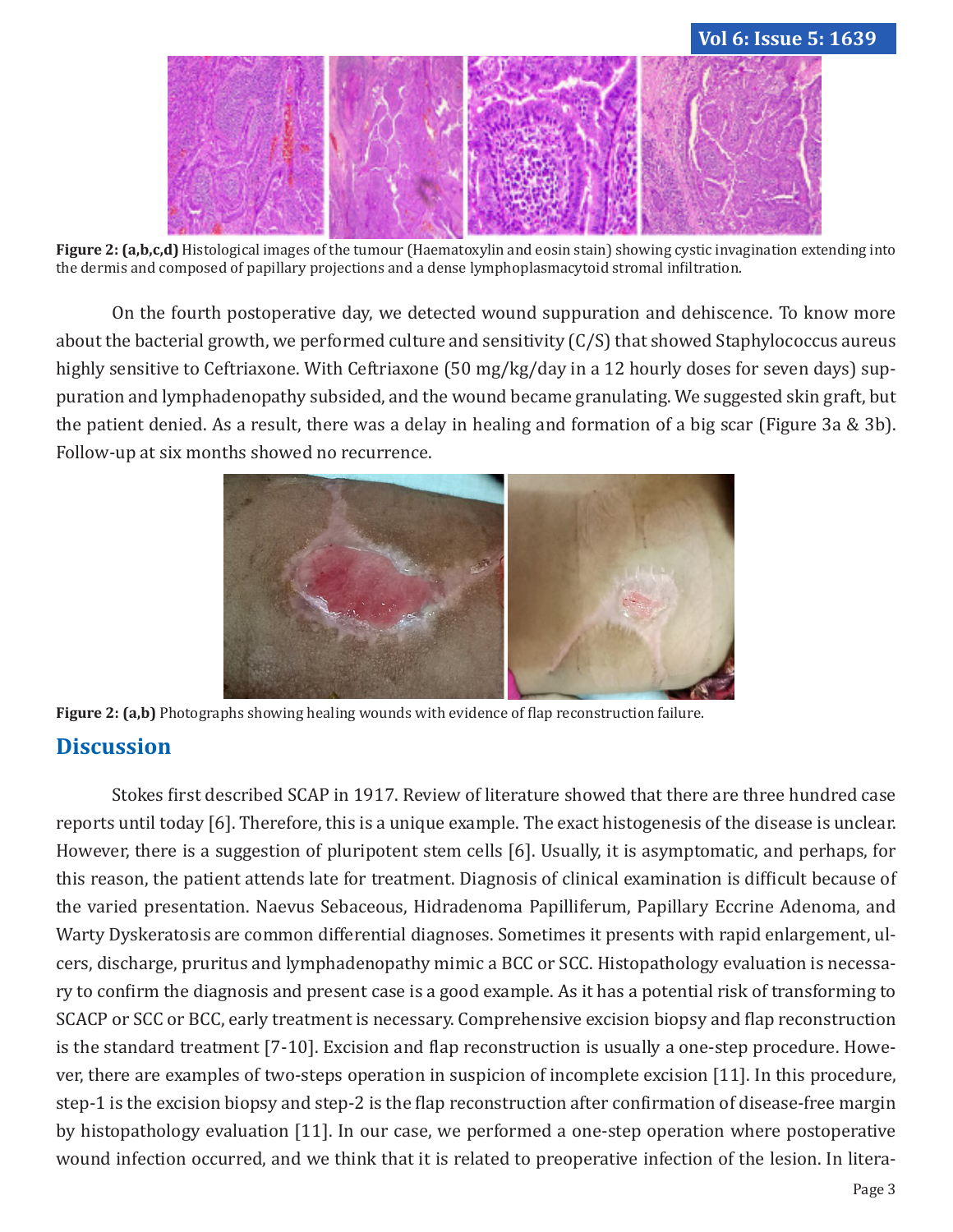#### **Vol 6: Issue 5: 1639**

ture, there is no example of SCAP on the loin. Therefore, ours is the first case. Due to manoeuvre in the daily activities, the lesion on pressure areas such as loin poses a potential risk for sore and infection, causing pain, fever and lymphadenopathy, which mimics a BCC / SCC. Ultrasonography is a good tool to delineate lymphadenopathy. In fact, in this case, on clinical examination we detected enlarged tender lymph node to the left axilla, and we suggested Fine Needle Aspiration Cytology (FNAC) an excellent tool for diagnosis in this situation. However, for the unwillingness of the patient, we could not do it. As the patient asked for an early removal so as a preventive measure of SSI (Surgical Site Infection), we also could not do preoperative C/S of discharge and performed excision biopsy and flap reconstruction as soon as cellulitis subsided.

## **Conclusion**

The presented case SCAP was on the left loin, an unusual site. Though it clinically mimicked a malignant lesion, in fact a benign one was confirmed by histopathology evaluation. Excision biopsy and skin flap reconstruction in one-step was complicated with postoperative wound suppuration, which might be related to preoperative infection of the lesion.

#### **Learning Points**

- Loin is an unusual site of Syringocystadenoma Papilliferum.
- Syringocystadenoma Papilliferum on pressure area, such as loin, has a potential risk for sore, cellulitis and SSI.

## **Acknowledgement**

We are very grateful to the patient and parents for kind consent to use the treatment material, images and photographs in the article for publication.

#### **References**

1. Sangma MB, Dasiah SD, Bhat RV. Syringocystadenoma Papilliferum of the Scalp in an Adult Male – A Case Report. J Clin Diagn Res. 2013; 7: 742–743.

2. Goyal N, Aggarwal I, Bhargava S. Cytological diagnosis of syringocystadenoma papilliferum a rare adnexal tumour. J Cytol. 2015; 32: 130-131.

3. Dong Xu, Tianan Bi, Huanrong Lan, Wenjie Yu et al. Syringocystadenoma Papilliferum in the right lower abdomen: a case report and review of the literature. Onco Targets Ther. 2013; 6: 233-236. 10.2147/OTT.S4273PMID:

4. Barbarino S, McCormick SA, Lauer SA, Milman T. Syringocystadenoma Papilliferum of the Eyelid. Ophthal Plast Reconstr Surg. 2009; 25; 185-188.

5. Steshenko O, Chandrasekaran N, Lawton F. Syringocysadenoma papilliferum of the vulva: a rarity in gynaecology. BMJ. 2014: 5.

6. Google Analytics. Syringocystadenoma papilliferum – orphaned, https://www.orpha.net>consor>cgi-bin>oc\_Exp

7. Shah PA, Singh VS, Bhalekar S, Sudhamani S, Paramjit E. Syringocystadenoma papilliferum: A rare case report with review of the literature. J Sci Soc. 2016; 43: 96-98.